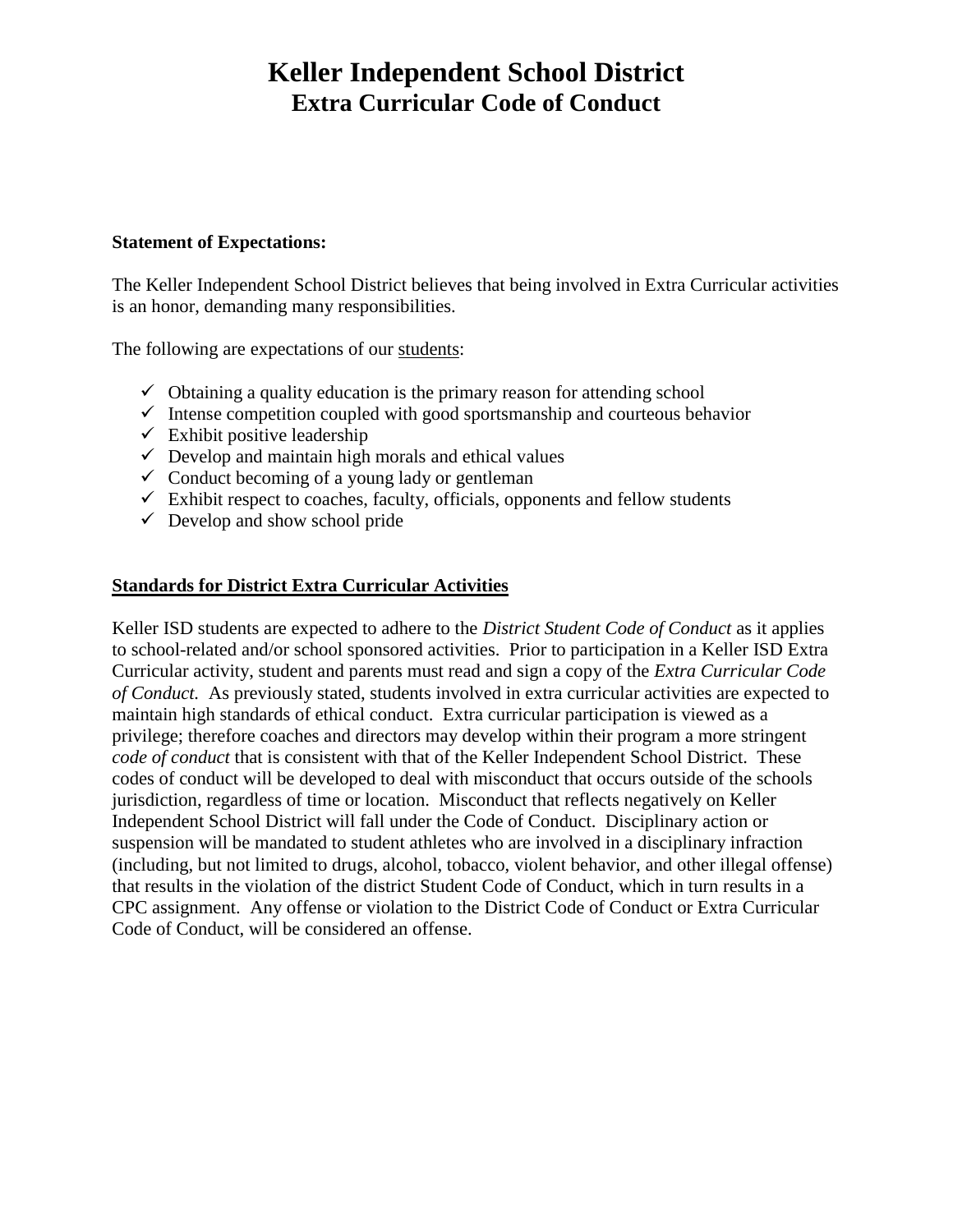### **Administrative Procedures for the Keller ISD Code of Conduct**

The following administrative procedures have been adopted by the Keller ISD Extra Curricular Department to deal with violations of the Extra Curricular Code of Conduct. \*\*All violations will adhere to the following policies:

- 1. Confirmation that a violation has occurred via one of the following:
	- A. Report from a law enforcement agency
	- B. Personal disclosure by the participating student
	- C. Observed behavior by a school employee
- 2. Notification to parents or legal guardian within 72 hours
- 3. Notification of campus principal by activity sponsor
- 4. Parent and player meeting with sponsor and any or all of the following as applicable (administrative panel)
	- A. Athletics Campus coordinator, Athletic Director, Principal or designee
	- B. Fine Arts Fine Arts Director, Principal or designee
	- C. Band, Drill Team, Cheerleaders, UIL academic events Principal or designee
- 5. Determine type of discipline to be administered: Copies of meeting summary sent to the activity sponsor, campus principal and or district level director

### **Cumulative Offenses**

Disciplinary offenses committed in grades 7 and 8 are cumulative for a student's middle school career, but will not carry on to high school. Any subsequent offenses that occur in high school will be cumulative during the students' high school career.

**Exceptions to this rule are if a middle school student commits a Class A misdemeanor or is guilty of a felony. In this case, the offenses will carry from grade 7 through the completion of grade 12**

### **Categories for the Code of Conduct Offenses:**

### **Level 1**

Class B or C misdemeanors or misconduct that does not involve a law enforcement agency. At the disciplinary panel's or sponsor's discretion the student may continue to participate in activities while penalties are being assessed.

\* If a student is arrested for a crime of violence then he or she may be suspended until their case has been decided. If the student is found guilty then the appropriate level one offense penalties will be administered.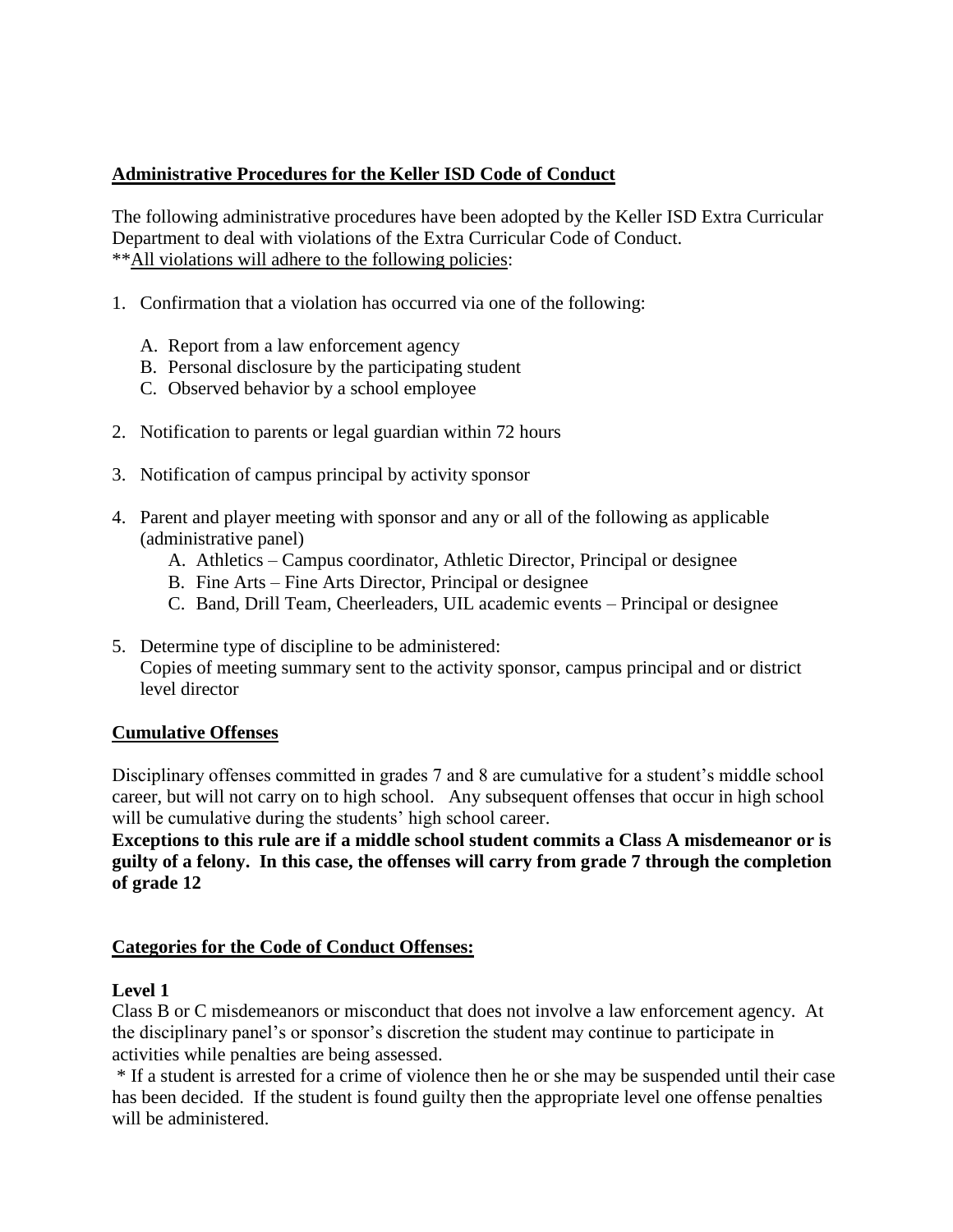## **Explanation of Disciplinary Action Taken**

## **1 st Offense**

- $\checkmark$  Meeting with student, parent and discipline panel
- $\checkmark$  Student will be assigned by school official **up to two** of the following:
	- Twenty hours of community service
	- $\blacksquare$  Twenty miles of running
	- Two week suspension from activities if in season

\* In cases involving substance abuse, students may be additionally asked to attend substance abuse counseling.

## **2 nd Offense**

- $\checkmark$  Meeting with student, parent and discipline panel
- $\checkmark$  Suspension from activities for a minimum of 30 days
- $\checkmark$  Student will be assigned *one or both* of the following
	- Twenty hours of community service
	- Twenty miles of running

\* In cases involving substance abuse, students may be additionally asked to attend substance abuse counseling. **Students involved in their second substance abuse offense must attend substance abuse counseling**

## **3 rd Offense**

- $\checkmark$  Meeting with student, parent and discipline panel
- $\checkmark$  Penalty will include suspension from activities for one calendar year \* In cases involving substance abuse, students may be additionally asked to attend substance abuse counseling. **Students involved in their second substance abuse offense must attend substance abuse counseling**

## **Level 2 - Misconduct Involving Felonies or Class A Misdemeanors.**

### **Explanation of Disciplinary Action Taken**

## **1 st Offense**

- If a student is arrested for a felony crime or a Class A misdemeanor
- $\checkmark$  Student will be suspended from all activities until the case is completed
- $\checkmark$  Students found NOT GUILTY will return to the activity with no further penalty
- $\checkmark$  Students found GUILTY will be removed from all activities for a period of one calendar year

\* In cases involving substance abuse, students may be additionally asked to attend substance abuse counseling. **Students involved in their second substance abuse offense must attend substance abuse counseling**

## **2 nd Offense**

If a student is arrested for a felony crime or a Class A misdemeanor

- $\checkmark$  Student will be suspended from all activities until the case is completed
- $\checkmark$  Students found NOT GUILTY will return to the activity with no further penalty
- $\checkmark$  Students found guilty will be removed from the program

**Appeals:** Board Policy FNG (Local) will be provided upon request